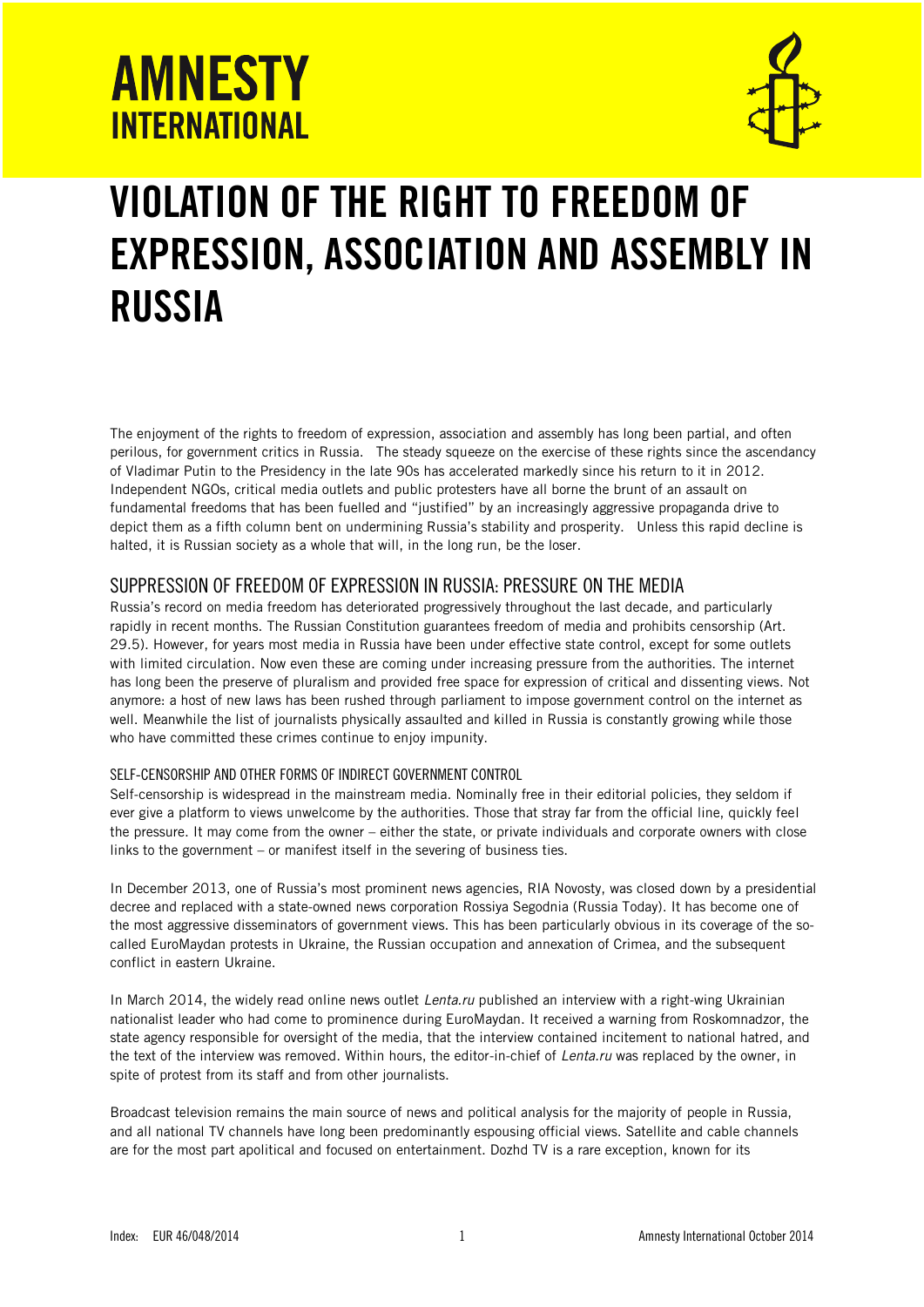

independent reporting and providing a platform to a wide range of views. It has come under increasing pressure in recent months, as its coverage of EuroMaydan and the subsequent events in Ukraine has diverged from the Kremlin sponsored narrative. In January 2014, Dozhd TV invited its viewers' opinions on whether Leningrad should have been surrendered to the Germans during World War Two to save lives in the besieged city. It was heavily criticised by the political establishment and mainstream media. Several satellite and cable TV networks promptly and simultaneously annulled their contracts with Dozhd TV and took it off air. It has continued to broadcast online, but its income has dwindled. It runs at a loss and relies on "crowdfunding" to survive.<sup>1</sup>

In the meantime, national TV channels and other mainstream media have been widely used for smear campaigns against political opposition and independent civil society organisations and their leaders.

#### NEW LEGISLATION STIFLING MEDIA FREEDOM

Since the return of Vladimir Putin to presidency in May 2012, several pieces of legislation have been rapidly passed through parliament, including the following:

- The offence of libel was reintroduced, just eight months after its decriminalization under President Medvedev.
- Russia's Criminal Code was amended to criminalise religious blasphemy.
- A federal law was passed banning "propaganda of non-traditional sexual relations among minors".
- A raft of restrictions have been introduced to increase government control over the internet.

#### CLAMPDOWN ON FREEDOM OF EXPRESSION ON THE INTERNET

As print and broadcast media were increasingly closed off to people with dissenting views, the internet became an essential platform for independent voices in Russia, and an essential vehicle for political communication. It has been widely used to disseminate independent news, organize protest and other civil society initiatives, report violations and raise funding for various causes.

Several laws have been passed over the last two years progressively enabling the government to restrict the information available on, and the organization of activities through, the internet. The Law "On Information, Information Technologies and Protection of Information", adopted in December 2013 with minimal public scrutiny or parliamentary debate and enacted on 1 February 2014, provides the Prosecutor's Office with the authority to block access to websites though direct orders (executed by Roskomnadzor) when it concludes that the website incites mass riots, extremist activities or unauthorized public assemblies.<sup>2</sup> These powers were first used within a month of laws adoption, when access was blocked to four popular online resources. Three were news outlets known for their critical political reporting, Grani.ru, Ezhednevnyi Zhurnal ["Daily Journal"] and Kasparov.ru. The Prosecutor's Office noted their reports and re-posts about a series of spontaneous (and therefore "unlawful" under Russian law) peaceful protests in Moscow in previous days, and decided that the tone of the reporting constituted "incitement of unlawful actions" . The blog of the well-known anti-graft campaigner and political activist Aleksei Navalny was blocked because he was under house arrest (even though, Navalny argued in court, it was being updated by his wife and not him). Repeated legal challenges have all failed.

Further legislation was introduced in May 2014 targeting social media: it requires any internet-based resource receiving more than 3,000 daily visits to register with Roskomnadzor and be bound by the same rules as mainstream media. Popular bloggers now must publish their real name and address on their webpage, and accept responsibility for publishing "unchecked information" as well as for libel arising from comments left on their page

<sup>&</sup>lt;sup>1</sup> This wasn't all. In August 2014, a court in Moscow ruled that Dozhd TV should pay RUB 200,000 (USD 5,500) to three individuals who had launched complaints against it for "offending their dignity" by asking the question about the besieged Leningrad.

<sup>&</sup>lt;sup>2</sup> Notably, anti-extremism legislation has been repeatedly used in Russia arbitrarily in recent years, to persecute and harass religious minority groups, law-abiding NGOs, civil society activists and government critics. The demonstration in Bolotnaya Square in Moscow on 6 May 2012, which resulted in some violence by a minority of protesters, was qualified by the authorities as "mass riots" when there were none, so that the prosecution could wage heavier charges against participants, including several peaceful protesters.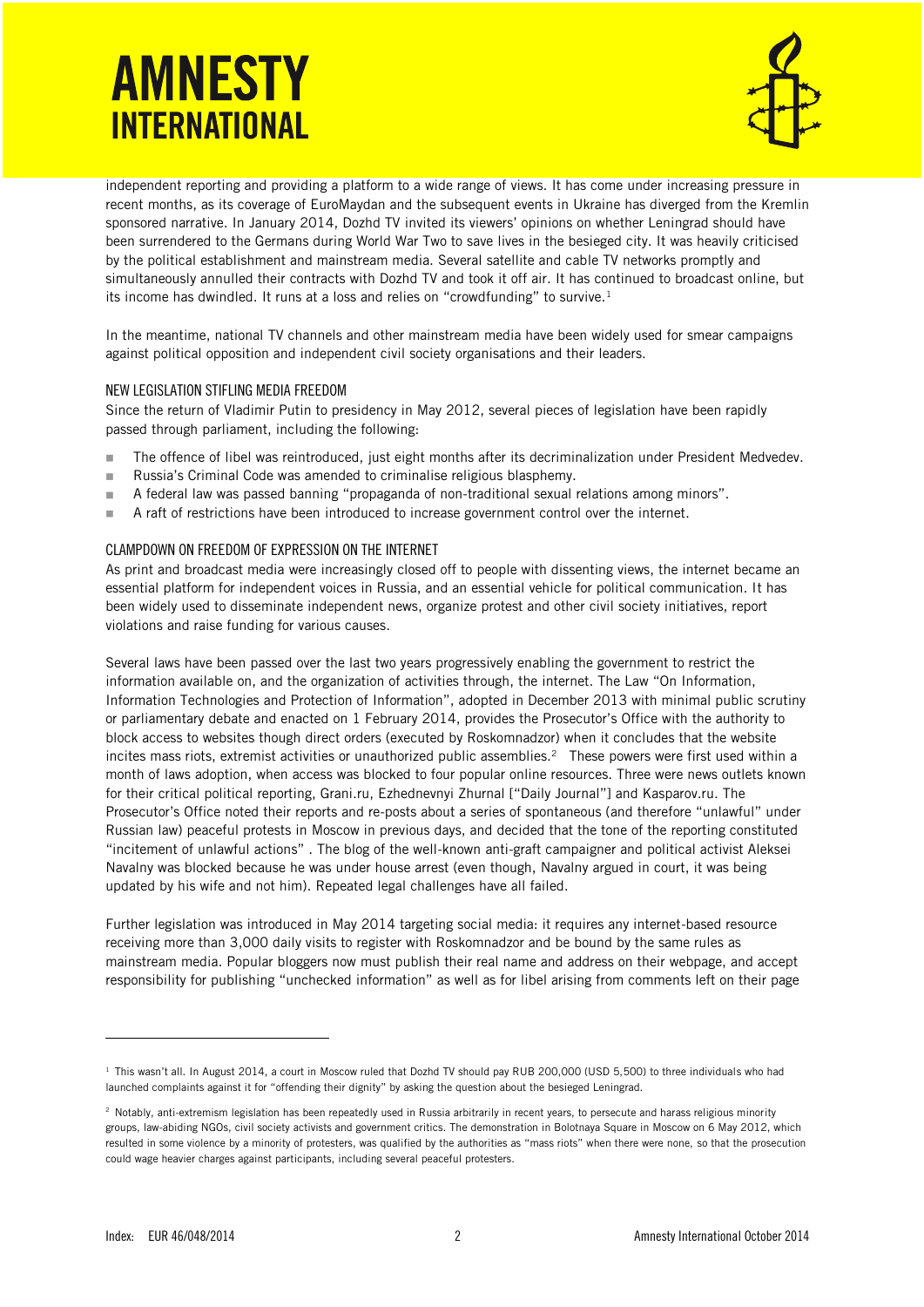

by readers. There are severe penalties for violation of this law, including a fine of up to RUB 500,000 (US\$ 14,000) and suspension of blogging for up to 30 days.

### PERSECUTION AND HARASSMENT OF JOURNALISTS, AND FAILURE TO INVESTIGATE PAST ATTACKS

Individual journalists face the risk of prosecution and harassment for speaking out loud against the government. In March 2014, journalist from Vologda, Roman Romanenko, published a sardonic open letter to President Putin on Facebook. He asked Putin to send troops to Vologda instead of Crimea, to protect "the rights of Russian-speakers" there first against corruption and other abuses. Days later, the Vologda Region governor requested that Romanenko's post be checked for extremism, and the journalist was summoned by a prosecutor for questioning. In the meantime, his apartment door was vandalized and anonymous fliers distributed in the neighbourhood describing Romanenko as a Ukrainian Jew and a sympathiser of far-right Ukrainian nationalists. When another journalist, Alexandr Yerenko, reproduced Romanenko's text but replaced Vologda with Perm, he was fired within hours.

Meanwhile the list of journalists physically assaulted and killed in Russia is constantly growing while those who have committed these crimes continue to enjoy impunity. Amnesty International has highlighted the cases of severely assaulted Mikhail Beketov, Oleg Kashin and Elena Milashina for instance. In June 2012, journalist Sergei Sokolov from the independent Novaya Gazeta newspaper was reportedly taken to a forest and openly threatened by none other than the Chair of the Investigative Committee (a stand-alone agency responsible for investigation of serious crime), Aleksandr Bastrykin. Bastrykin later acknowledged that he had "had a chat" with the journalist and apologised, following which the matter was closed.

Another journalist from Novaya Gazeta, Anna Politkovskaya – Russia's most authoritative voice on the two "Chechen wars" on the 1990s-2000s – was assassinated near her apartment in Moscow on 7 October 2006. Earlier this year, several men were convicted in connection with her killing, but it is still unknown who ordered it, and there is little indication that the Russian authorities are committed to establishing this.

Human rights defender Natalia Estemirova who wrote for the online news agency Caucasus Knot was abducted in Chechnya and killed on 15 July 2009. Dagestani journalists Hajimurad Kamalov and Akhmednabi Akhmednabiev were assassinated in December 2011 and July 2013 respectively, and Timur Kuashev from Kabardino-Balkaria was found dead in August 2014. All of these journalists were known for their critical reporting, including on human rights issues. Not one of these deaths has been effectively investigated.

### VIOLATIONS OF THE RIGHT TO FREEDOM OF ASSOCIATION: THE "FOREIGN AGENTS LAW".

Independent non-governmental organizations (NGOs) who have been critical of the authorities or exposed abuses have long faced harassment in Russia. Until recently, this mostly took the form of reprisals against targeted individuals. In 2011, Amnesty International published a report Beaten up for speaking out: *Attacks on human rights defenders in the Russian Federation<sup>3</sup>* in which it documented over 20 cases of physical attacks (including killings), harassment and intimidation of human rights defenders, lawyers and journalists. However, the situation has significantly worsened in the two years since Vladimir Putin's return to the presidency. Now it is the very notion and existence of an independent, critically engaged civil society that is under attack.

#### INTRODUCTION OF THE "FOREIGN AGENTS LAW" TO SMEAR INDEPENDENT NGOS

In 2012, the so-called "foreign agents law" was rushed through parliament. It imposed an obligation on any NGO receiving foreign funding, however insignificant, and engaged in loosely defined "political activities", to register as "an organization performing the functions of a foreign agent" and stamp all its public documents, including its website and publications, with this highly charged label. The failure to do so entails hefty fines for the NGO,<sup>4</sup> and

<sup>3</sup> [http://www.amnesty.org/en/library/info/EUR46/038/2011/en.](http://www.amnesty.org/en/library/info/EUR46/038/2011/en)

<sup>4</sup> An NGO is punishable by an administrative fine up to RUB 500,000 (USD 14,700) for the failure to register as a "foreign agent"; its failure to mark its public documents as "produced by an organization performing the functions of a foreign agent" is punishable additionally by the same amount. There are further additional related fines.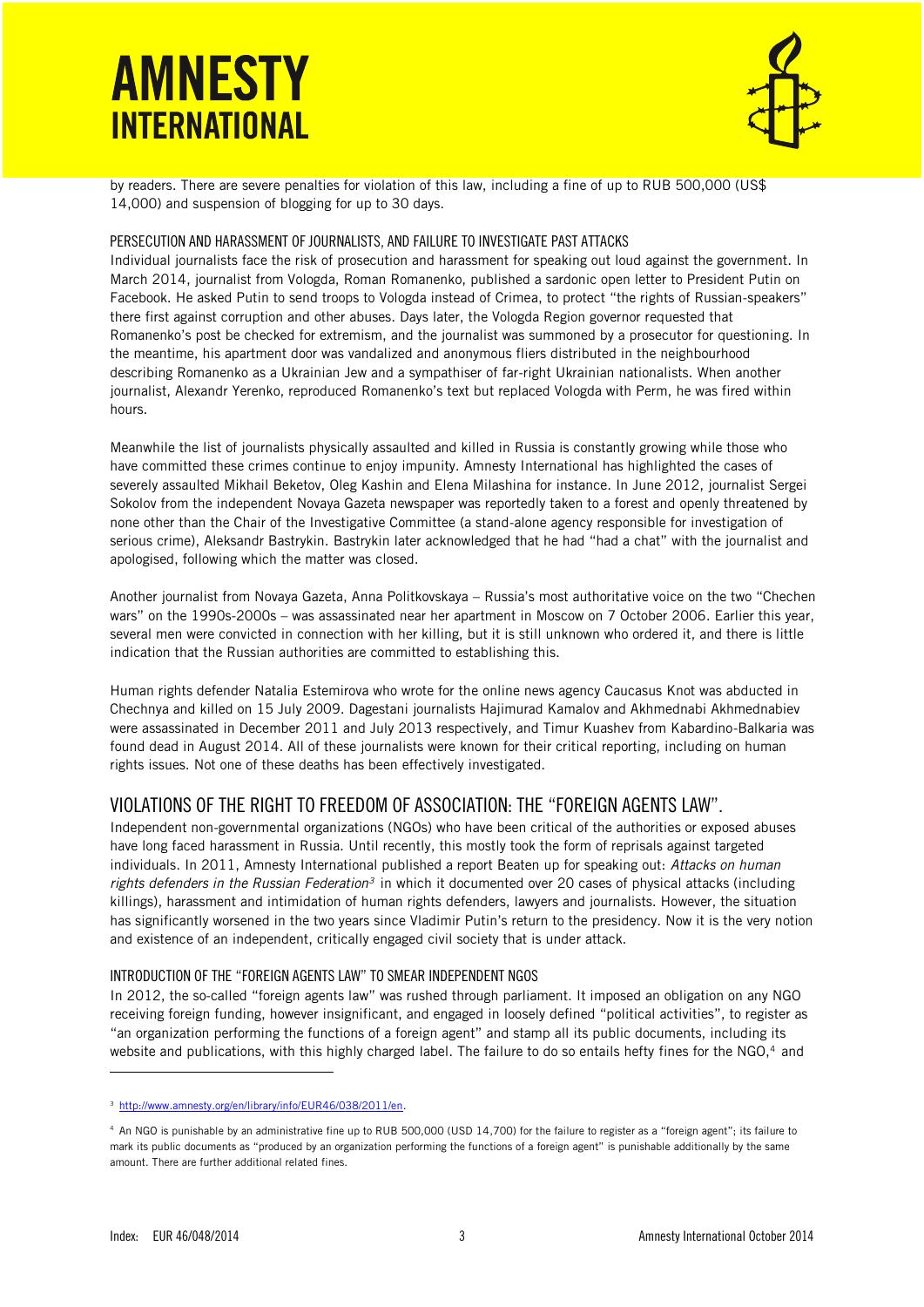

similar fines and even criminal responsibility and up to two-year imprisonment for its leaders. Securing domestic funding for human rights work continues to be a challenge for Russian NGOs and many of the most prominent human rights NGOs receive at least some foreign funding for a variety of projects.

While presented by the Russian authorities as a measure to increase transparency, its real purpose has been to discredit some of the Kremlin's most vocal critics in the eyes of the public. The notion of foreign agent has deep connotations of spying in Russia and its application to NGOs has coincided with a propaganda drive portraying leading Russian NGOs as a fifth column intent on destabilizing Russia at the behest of foreign pay-masters. Russian NGOs have, with two questionable exceptions,<sup>5</sup> unanimously resolved to boycott this requirement.

In March 2013, the authorities unleashed a wave of "inspections" of NGO offices by prosecutors accompanied by varying combinations of other officials – members of tax authorities, fire inspectors, intelligence officials – and, in numerous cases, "coincidentally" by camera crews from a national TV channel. Over a thousand – and possibly twice as many – NGOs were "inspected" in less than two months. Election watchdogs, human rights and environmental NGOs, and independent think-tanks were particularly targeted. Shortly after, the Prosecutor's Office issued numerous warnings to NGOs. These were of two kinds: one ordered them directly to register as "foreign agents" (Amnesty International is aware of over a dozen of NGOs that received such instructions), while the other warned NGOs that they would face legal consequence should they fail to register as such (at least 35 further such cases known to Amnesty International).

At least ten NGOs were taken to court by either the Ministry of Justice or the Prosecutor's Office for their failure to register as "foreign agents", and dozens more themselves challenged the official "warnings" they had received in the courts. As a result, dozens of NGOs were embroiled in court battles, lasting months and taking enormous amount of their time and resources. Several lost their cases, and the respective NGOs, and in some cases their leaders also, were heavily penalized. Thus, on 25 April 2013 the prominent electoral watchdog Association Golos was ordered to pay a huge fine, as was its leader Liliya Shabanova; the NGO's activities were forcibly suspended for six months, after which its members decided to disband it.<sup>6</sup> Notably, Golos had taken steps not to receive any foreign funding, and even declined a monetary prize which it had been awarded as part of a prestigious foreign award; the money never reached the NGO's account. Nonetheless, the prosecution argued – and the judge accepted – that this award had constituted foreign funding. The NGO lost its appeal against this decision. However, this decision was also appealed by the Federal Ombudsman for Human Rights, and in September 2014 a court in Moscow overturned this decision. However, by then Golos had already disbanded itself, and the NGO and its leader had paid the fines.

At least six other NGOs and at least two other NGO leaders were heavily fined. At least five decided to close down in response to these reprisals. Unlike Golos, the others did receive foreign funding, but all adamantly denied being foreign agents or engaging in any political activities with foreign interests in mind.

The Russian authorities argued for, and courts by and large accepted, a very broad interpretation of "political activity". Examples include: the submission of alternative reports to UN human rights treaty bodies (e.g., the Anti-Discrimination Centre Memorial, in St. Petersburg, now disbanded, submitting an alternative report to the UN Committee against Torture), the provision of free legal aid to detained peaceful protesters, the publication of court decisions in these and other cases, the organization of roundtable discussions, the publication of proposals for

reforms or of opinions critical of the ongoing reforms, or even, oddly, the submission of activity reports to the

j

<sup>5</sup> A little-known non-profit partnership Assistance to Development of Competition in CIS Countries was registered as a "foreign agent" upon its own request made in June 2013. This NGO had been established by an initiative of the Russian Federal Anti-Monopoly Service. One other, genuine NGO – the human rights organization Shield and Sward – announced in December 2012 that it would seek to register as a "foreign agent" specifically to test the procedure; its application was declined by the Ministry of Justice.

<sup>6</sup> For further details, see Amnesty International news "Russia: Voters' rights NGO is first victim of 'foreign agents' law", available at <http://www.amnesty.org/en/news/russia-voters-rights-ngo-first-victim-foreign-agents-law-2013-04-25>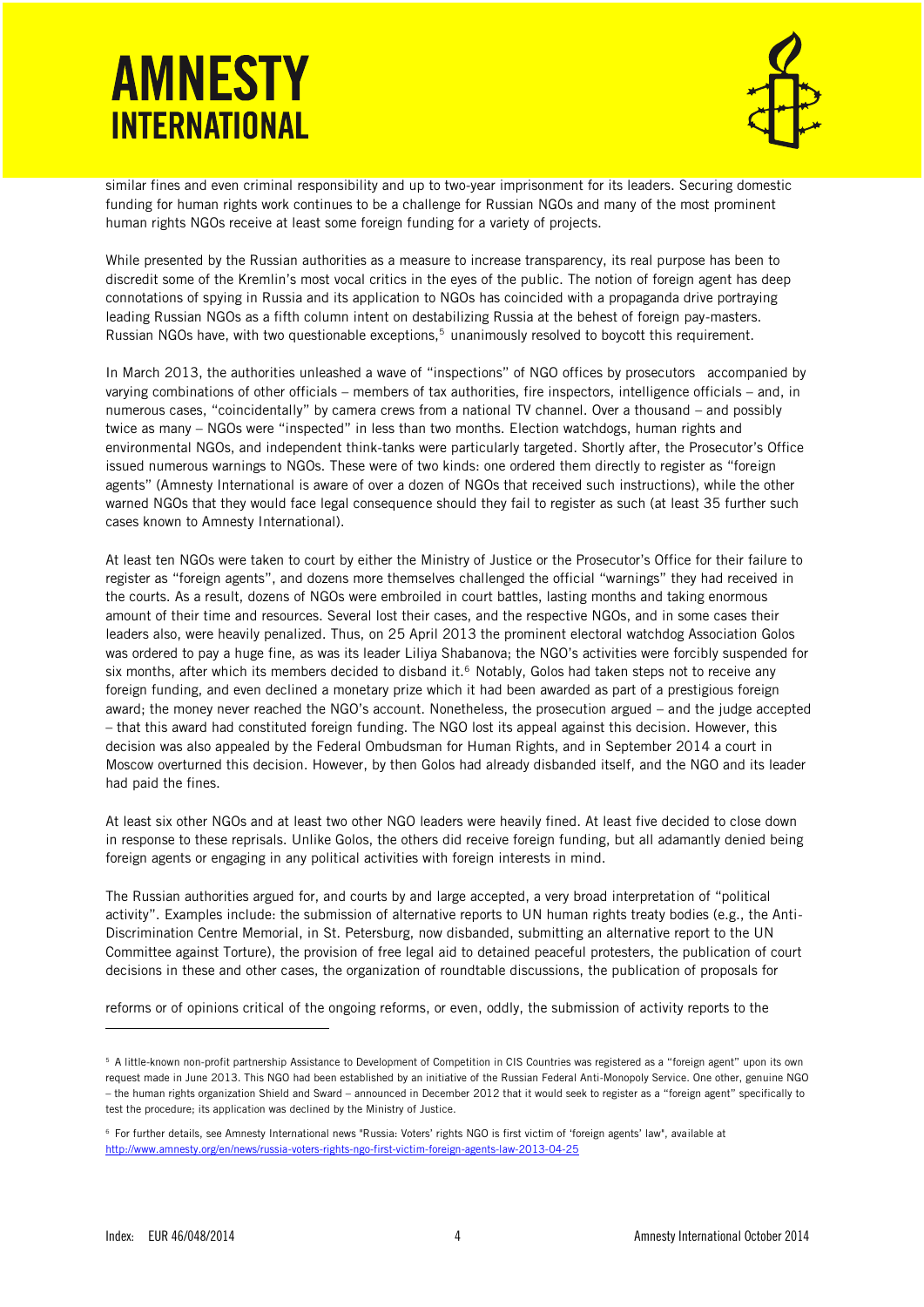

Ministry of Justice (which is a legal requirement for the NGO).

Attempts by NGOs to resist the imposition of the vilifying requirements of the "foreign agents law" have taken colossal resources and been hugely disruptive for the NGO community in Russia. Nonetheless, their resistance has been partly successful, to the extent that up until 5 June 2014, the Ministry of Justice's register of "foreign agents" included just one organization. In an attempt to give it more bite, the law was amended in June 2014 so as to give the Ministry of Justice the power to register NGOs as "foreign agents" at its own discretion.<sup>7</sup> The following day, five NGOs were added to the list, $^8$  followed shortly by a further eight. $^9$ 

### WOMEN OF THE DON: STORY OF A "FOREIGN AGENT"

**For over a year, Regional Public Alliance of Women of the Don (hereafter Women of the Don), has been resisting the authorities' attempts to brand it a "foreign agent". It proved an impossible battle which cost the NGO dearly.** 

Women of the Don is one of the oldest and most highly regarded human rights NGOs in Russia, with the office in Novocherkassk (Rostovon-Don Region in southwest Russia). It diverse portfolio includes work on women's rights and interethnic relations in the troubled North Caucasus, social and psychological rehabilitation of victims of armed conflicts, support of other vulnerable social groups.

Since the beginning of mass "inspections" of NGOs in spring 2013, it has been repeatedly "inspected" by the Prosecutor's Office, Federal Security Service (FSB), Consumer Rights Control Agency (Rospotrebnadzor), fire inspectorate, economic crimes department of police and tax authorities. On 14 May 2014, a court in Novocherkassk upheld a request submitted by the Prosecutor's Office and ruled that the NGO should register as "an organization performing the functions of a foreign agent". Women of the Don receive foreign funding, but they have always denied their work was political. The court disagreed. It ruled that such activities as submission of an annual report to the Ministry of Justice (which the NGO is required to do by law), sending a report to its funders, and publishing both of these reports on its website, as well as holding roundtables on police reform (which was prior to the "foreign agents law" coming into force), and the publication of an article in the NGO's newsletter which criticized the ongoing reform of the police – constituted "political activities". On 9 June 2014, the Ministry of Justice added Women of the Don to its register of "foreign agents". On 8 July 2014, the NGO was ordered by court to pay a fine of RUB 300,000 (USD 8,800) for refusing to register as a "foreign agent". The NGO has since been trying to fundraise this amount to enable it to pay the fine.

The "foreign agents law" has attracted criticism since its inception, including by the Presidential Council for the Development of Civil Society and Human Rights, and there have been regular – and consistently unsuccessful – attempts to challenge it legally. Several Russian NGOs and the Federal Ombudsman for Human Rights appealed against it to Russia's Constitutional Court. On 8 April 2014, the Court ruled that the term "foreign agent" was not derogatory, and that the law did not place an undue burden on NGOs.

Several amendments to the law have been suggested in the Russian parliament, including the introduction of an official prohibition for state officials to have any contacts with "foreign agents", as well as a ban on the use of foreign funding to pay NGO salaries. Considering the law's short but eventful history, it is perfectly possible that these or other equally restrictive proposals will find their way on the statute books.

What is clear already however is that the "foreign agents law" has placed many human rights NGOs in front of an invidious set of choices. They could seek to escape its net altogether by foregoing all foreign funding, but this will inevitably result in reduced activity given the difficulties in attracting funding domestically. The alternatives, should they wish continue with existing grants and sources of foreign funding, are to accept a political branding designed

to drive a wedge between them and the Russian public, or to resist it and face the threat of fines, closure and

<sup>7</sup> Prior to that the law was obliging the NGOs to apply to be put on the list, but was not providing for executive authority to enlist them, if they persisted in refusing to register.

<sup>8</sup> The list/registry of NGO - "foreign agents" is available at the Ministry's website at http://unro.minjust.ru/NKOForeignAgent.aspx.

<sup>9</sup> At the time of writing, there are 14 NGOs in the register, published on the Ministry of Justice's official website,

<http://unro.minjust.ru/NKOForeignAgent.aspx>. Notably, the register refers to them simply as "foreign agents" – and not as "organizations performing the functions of foreign agents" which is the exact language of the law.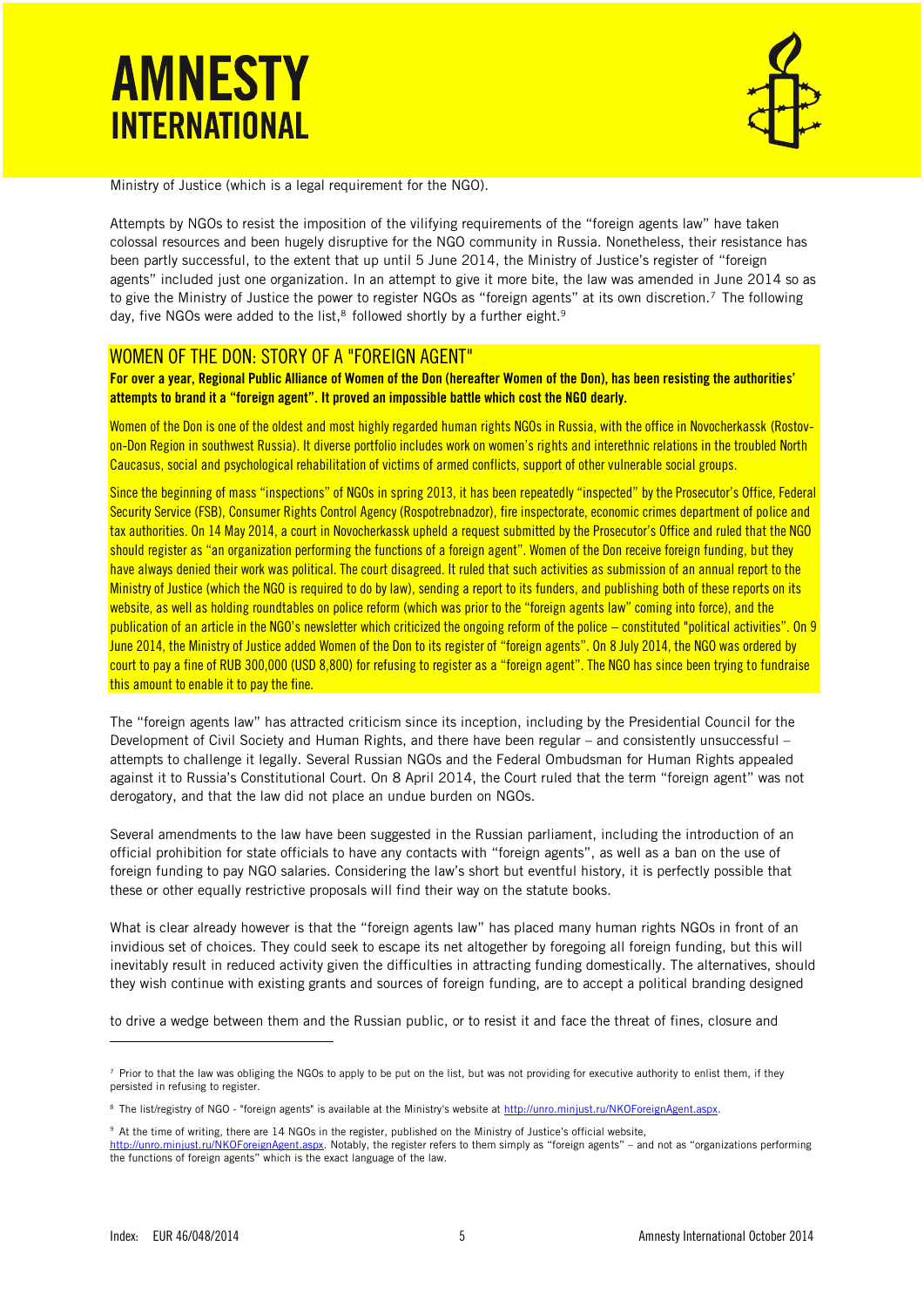

criminal prosecution. Either way, the future of independent civil society in Russia looks bleak.

## PUSHED OUT OF PUBLIC SPACE: PROTESTERS DENIED THE RIGHT TO FREEDOM OF ASSEMBLY

The freedom to hold public meetings, pickets and demonstrations in the Russian Federation has shrunk dramatically in the last few years. Since the mass protests that accompanied the parliamentary and presidential elections in 2011 and 2012, new laws and regulations have chipped away at this constitutionally guaranteed right. Whether it is a peaceful single-person picket or a mass demonstration against the armed conflict in Ukraine – the authorities now have a catalogue of measures to hand enabling them to ban, restrict or alter protesters' plans, and arbitrarily disperse virtually any gathering.

### LAWS REGULATING THE RIGHT TO FREEDOM OF ASSEMBLY AND ITS INTERPRETATION

Article 31 of the Russian Constitution guarantees the right to freedom of peaceful assembly. Russia's main legislation on public assemblies is found in the federal law "On assemblies, meetings, demonstrations, rallies and pickets" (hereafter, Law on Assemblies), which came into force on 19 June 2004. In June 2012, the already restrictive rules were further toughened, and penalties increased 150-fold. Since June 2014, every repeated violation of these rules entails harsher penalties, and their third consecutive violation is now a criminal offence punishable by up to five years in prison.

Currently those who plan to hold a meeting, demonstration or picket, except for a single-person picket, can either do so at one of the specially designated places (commonly known as "Hyde Parks"), of which they still need to notify the authorities, or they must seek an express prior permission from the authorities if they wish to hold the meeting in another location.

The "Hyde Parks" are usually non-central locations with limited, if any, footfall in the vicinity. Anti-government protests in the city centre are consistently prohibited, particularly in Moscow, where the authorities typically cite reasons of public safety or convenience (the obstruction of pedestrians or public transport) when denying permission to hold a meeting. These arguments are rarely applied to pro-government rallies in the same locations.<sup>10</sup>

In a revealing indicator of the political application of supposedly neutral criteria, the Other Russia movement, which has long been denied permission to protest when the Kremlin has been the object of its ire,<sup>11</sup> has in recent months been allowed to organise a series of demonstrations as it has swung behind the annexation of Crimea and expressed its support for pro-Russian fighters in the Donbass region of Ukraine.

The single-person picket is the only form of public protest outside of the designated "Hyde Park" areas which does not require an express prior permission from the authorities. The absence of any exception in the law for spontaneous gatherings effectively outlaws protests in immediate response to fresh events of public concern. Where such meetings occur, the authorities usually interfere without delay and try to stop the event, no matter how small and peaceful it might be, and without considering whether the interference is necessary.

Unsurprisingly, street protest has become increasingly rare in Russia. Protest activity does occasionally spike, however, as it did between February and March 2014, in response to the EuroMaydan events in Ukraine and the sentencing of several Bolotnaya Square protestors (see below). In Moscow alone, 14 event events took place: at least seven were dispersed; over 1,000 participants were arrested, hundreds fined, and at least ten sentenced to several days of detention.

At the end of August, Russia's military interference in Ukraine provoked more protests in Moscow, for most part in

<sup>&</sup>lt;sup>10</sup> Amnesty International tried to get permission to hold a picket involving 15 persons on Pushkin Square in the centre of Moscow in October 2013 but was refused on grounds that their safety could not be ensured. Yet, the area has been used many times in the past for public events, and in March 2014 it was made available to a much bigger gathering in support of Russia's policies in Crimea.

<sup>&</sup>lt;sup>11</sup> See for example http://www.amnesty.org/en/for-media/press-releases/russian-activists-jailed-over-freedom-assembly-protest-2011-01-04.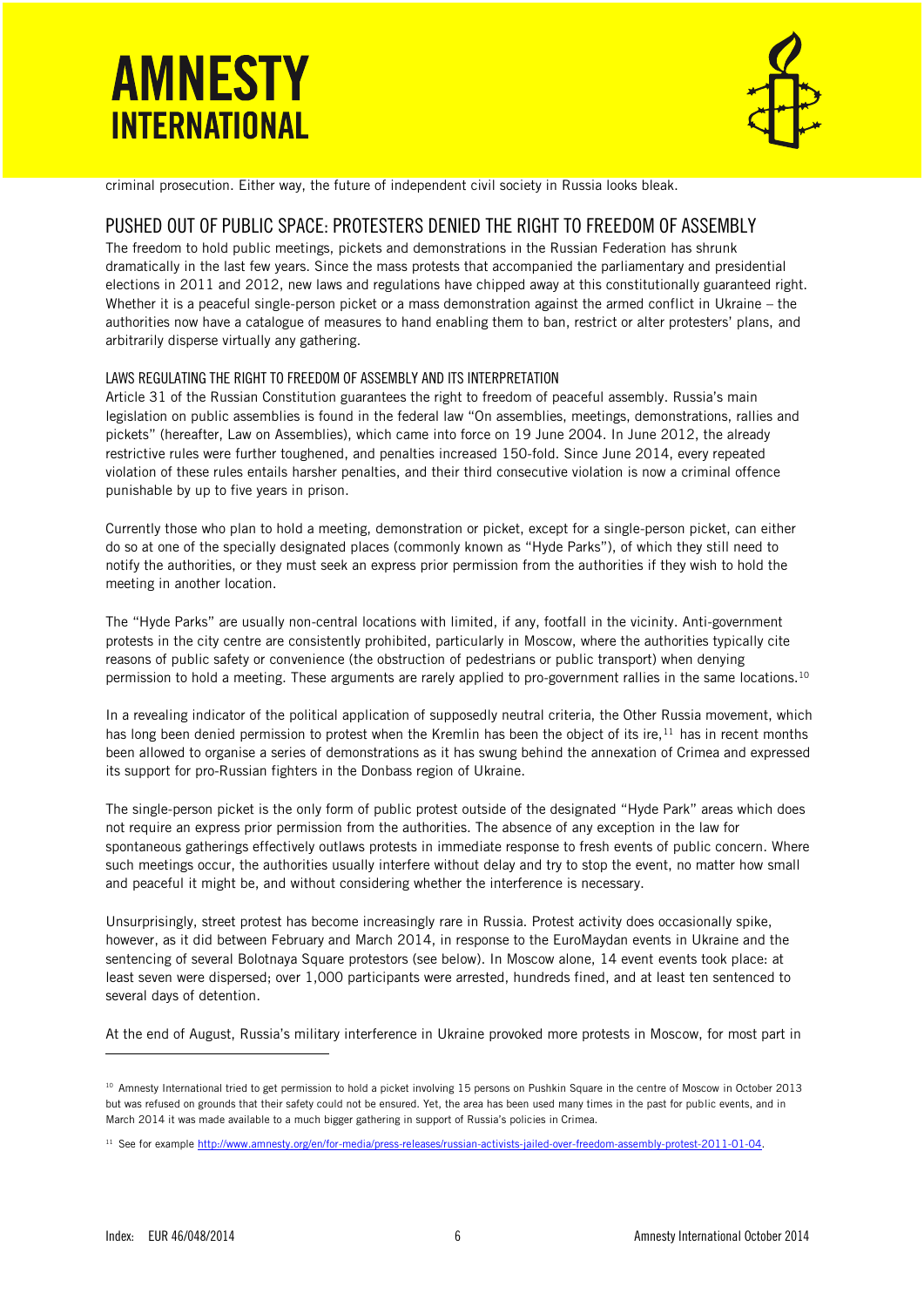

the form of single-person pickets. On 28 August, several individual picketers came to Moscow's central Manezhnaya Square. Police claimed they were not 50 meters apart, as the regulations on single-person picketing require, and briefly detained them. One was sentenced to 15 days of arrest for purportedly shouting slogans and refusing to leave.

### THE BOLOTNAYA TRIALS AND OTHER JUDICIAL PROCEEDINGS AGAINST DEMONSTRATORS

Notwithstanding the already limited space for freedom of peaceful assembly, the authorised demonstration on Bolotnaya Square in the centre of Moscow on 6 May 2012 was a watershed moment in the way the authorities responded to mass protest. As the planned protest route was significantly restricted by the authorities without prior warning and sporadic violence erupted, the police violently dispersed the entire crowd and detained hundreds. Dozens of protestors were charged with participating in "mass disorder". Some were amnestied after they spent over a year in detention, but others – many of them entirely peaceful protesters – were sentenced to lengthy periods of detention in politically motivated, procedurally flawed trials.  $^{12}$ 

At other demonstrations, both large and small, over the past two years, Amnesty International has observed how protesters are often randomly detained, placed in police cars and shipped to the police station, where standardised police reports are written up by other officials than those who carried out the arrest. These reports typically end up being presented as the sole evidence in court and usually suffice to secure convictions resulting in fines or administrative detention of up to 15 days.

### AN ATMOSPHERE OF INTOLERANCE OF PUBLIC PROTEST

The repeated demonising of protestors and government critics in the mainstream media has contributed to an atmosphere in which both police – and indeed other members of the public – have come to view anti-government protest as unpatriotic, seditious and unlawful.<sup>13</sup> The result is that even authorised protests and single-person pickets – even the overt public expression of dissonant political sympathies – increasingly induce the interference of the police or aggrieved by-standers.

In July 2014, a handful of activists wearing yellow and blue, the colours of the Ukrainian flag, were detained while sitting on a bench on Pushkin Square in the centre of Moscow, because their clothing was considered to be provocative. They were not holding slogans or doing anything that might constitute a public action. In August 2014, an individual activist was detained near the Kremlin for holding up a placard quoting the Russian Constitution and claiming that the President was violating it. He was stopped by the police who told him the protest was unlawful. A small – no more than 20-strong – gathering against Russian military involvement in Ukraine held in central Moscow on 5 September was encircled by a bigger crowd of onlookers who initially challenged them as Russiahaters and Fascists, sang Russia's hymn, and then proceeded to tear up their posters.<sup>14</sup>

## GOVERNMENT-SPONSORED HOMOPHOBIA: DENIAL OF THE RIGHT TO FREEDOM OF EXPRESSION AND ASSEMBLY TO LGBTI COMMUNITY

Same-sex relations were de-criminalized in Russia in 1993, but homophobic sentiment has remained widespread. In recent years it has increasingly been officially endorsed. A law banning homosexual "propaganda" among minors was adopted in 2013, lesbian, gay, bisexual, transgender and intersexual (LGBTI) groups have been targeted under the "foreign agents law" and routinely prevented from holding public actions, while unpunished homophobic assaults by vigilante groups have risen.

<sup>&</sup>lt;sup>12</sup> Amnesty International, "Russia: Anatomy of injustice: The Bolotnaya Square trial", public statement, 10 December 2013 (AI Index: EUR 46/055/2013), [http://www.amnesty.org/en/library/info/EUR46/055/2013/en.](http://www.amnesty.org/en/library/info/EUR46/055/2013/en)

<sup>&</sup>lt;sup>13</sup> Amnesty International interviewed the man on 26 August 2014.

<sup>14</sup> See video report published by Grani.ru at http://grani.ru/Politics/Russia/activism/m.232691.html#media-232692 (the site is blocked in Russia, but the video is accessible on YouTube at [https://www.youtube.com/watch?v=aZ1U2UA-Ip4\)](https://www.youtube.com/watch?v=aZ1U2UA-Ip4).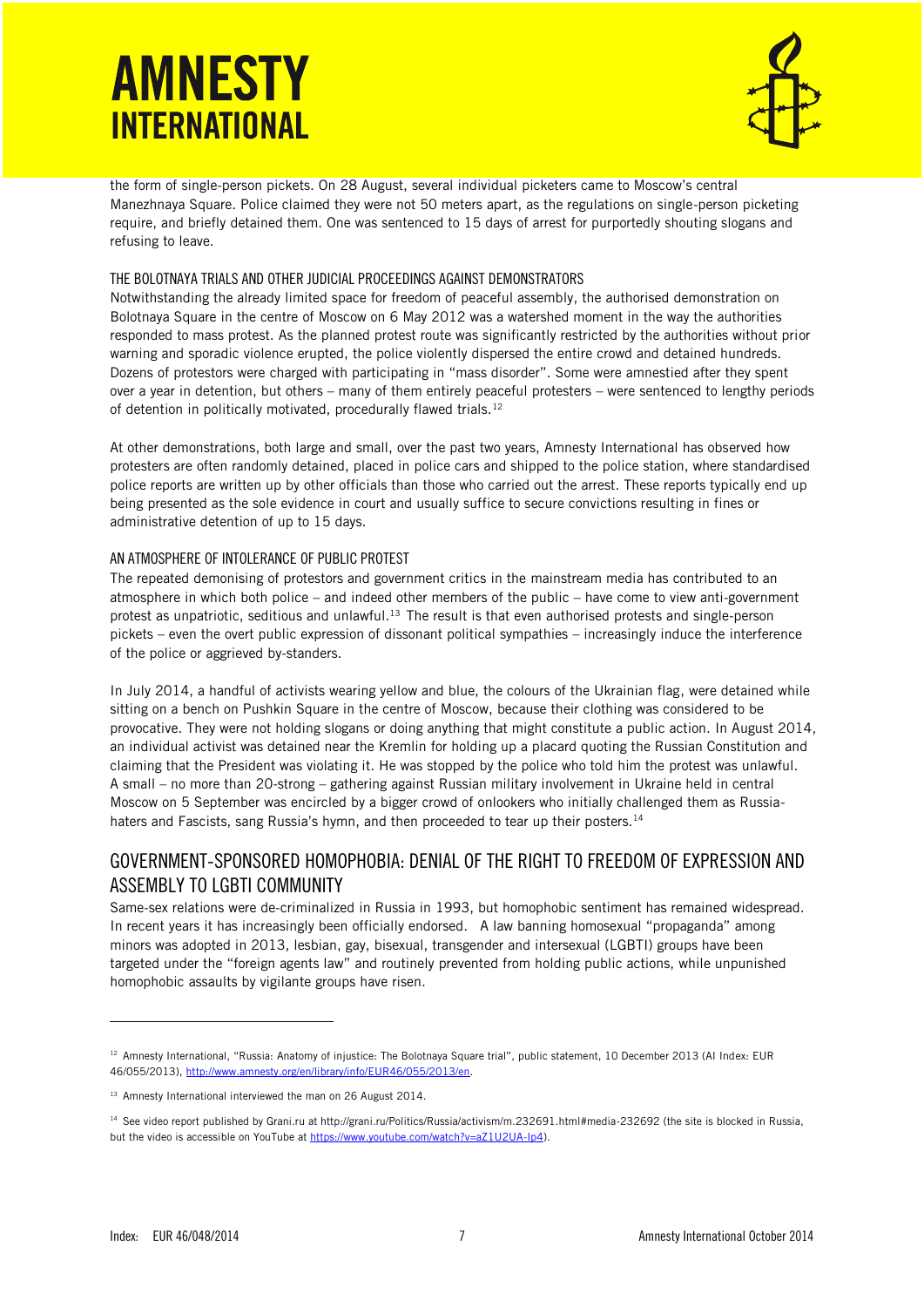

### ANTI-LGBTI PROPAGANDA

President Vladimir Putin has repeatedly stated that sexual minorities enjoy the same rights in Russian as anyone else. Prior to the Sochi Olympics, at a time when Russia's homophobic laws and policies were in international spotlight, he urged Russians not to "create an atmosphere of xenophobia ... including in relation to people of nontraditional sexual orientation." These were just words.

In fact, the prevailing narrative in the mainstream, state-controlled media has been to portray same-sex relations as something inherently alien, an import from the "decadent" West, undermining Russia's traditional "values" and hampering its demographic growth. In the same month that Vladimir Putin spoke out for greater tolerance, one of the main Russian TV channels, Rossiya 1, aired a primetime programme which claimed that gay rights activists had taken control of European governments, had "grabbed them by the neck", and were now trying to do the same in Russia. The programme alleged that LGBTI activists were unpatriotic, ungrateful to the Russian state and are seeking financial gain by betraying Russia. Similar broadcasts and publications have been released by other media, and people known for their strong homophobic attitudes have made successful careers in politics and state-owned media on the back of them.<sup>15</sup>

### RIGHT TO FREEDOM OF ASSEMBLY CONSISTENTLY DENIED TO LGBTI ACTIVISTS

LGBTI activists have for years been routinely prevented from holding public meetings in Russia, with their applications to hold street events declined by the authorities under varying pretexts, including the purported inability to ensure participants' safety and objections from "local residents". LGBTI street assemblies – invariably small and peaceful – have frequently been attacked by counter-protesters. In most instances, LGBTI gatherings have been dispersed by police as "unauthorized" assemblies, while the homophobic groups that confronted them – often more numerous and always more disruptive – have not been. On several occasions Russian courts have found the banning of gay pride events in Moscow, St. Petersburg and Kostroma to have been unlawful, and in 2010 the European Court of Human Rights ruled against Russia in a case submitted by activist Nikolai Alekseev. These rulings have made no difference in practice.

#### THE LEGAL BAN ON "HOMOSEXUAL PROPAGANDA"

A local law prohibiting "propaganda of homosexuality" was first introduced in the Ryazan Region in 2006, and has been copied in a number of other regions. It was challenged in the Constitutional Court of the Russian Federation which, however, took the view that the prohibition could not be seen as violating constitutional rights.<sup>16</sup> Subsequent constitutional challenges have also failed. The latest decision by the Court, dated 23 September 2014, reaffirmed its position that the law aims to protect "such Constitutional values as family and childhood, and is intended to prevent harm to health of minors, their moral and spiritual development" and that it does not prevent

LGBTI individuals from holding public events except when these aim at "circulation of information that promotes among and imposes on minors ... non-traditional sexual relations."<sup>17</sup>

A federal law banning "propaganda of non-traditional sexual relations among minors" was introduced in June 2013. Since then, the authorities have a simple legal reference point for banning any LGBTI event that might possibly be seen by minors. They are routinely prevented by police from carrying out single person pickets (which are allowed without any prior notification), and even events in the specially designated "Hyde Park" areas.<sup>18</sup> A rare exception

<sup>&</sup>lt;sup>15</sup> For instance, journalist Dmitry Kiselev is widely remembered for his impassioned appeal, made on a popular talk-show on the national TV channel Russia in April 2012, to ban organ donations by gay people and burn their hearts as "unsuitable for continuation of life" (eg, see [http://www.youtube.com/watch?v=2NlayCtujlU&feature=youtu.be\)](http://www.youtube.com/watch?v=2NlayCtujlU&feature=youtu.be). In December 2013, he was put in charge of the state-owned news corporation Rossiya Segodnia (Russia Today).

<sup>16</sup> [http://sudebnyeresheniya.ru/016\\_semeinoe\\_pravo/page27.html.](http://sudebnyeresheniya.ru/016_semeinoe_pravo/page27.html) 

<sup>&</sup>lt;sup>17</sup> The text of the decision is available at the Constitutional Court's official website, [http://www.ksrf.ru/ru/Decision/Pages/default.aspx.](http://www.ksrf.ru/ru/Decision/Pages/default.aspx)

<sup>&</sup>lt;sup>18</sup> For more detail and cases, see Amnesty International, A right, not a crime: violations of the right to freedom of assembly in Russia (AI Index: EUR 46/028/2014), 3 June 2014, particularly pages 11-12 and 14-15, available at [http://www.amnesty.org/en/library/info/EUR46/028/2014/en.](http://www.amnesty.org/en/library/info/EUR46/028/2014/en)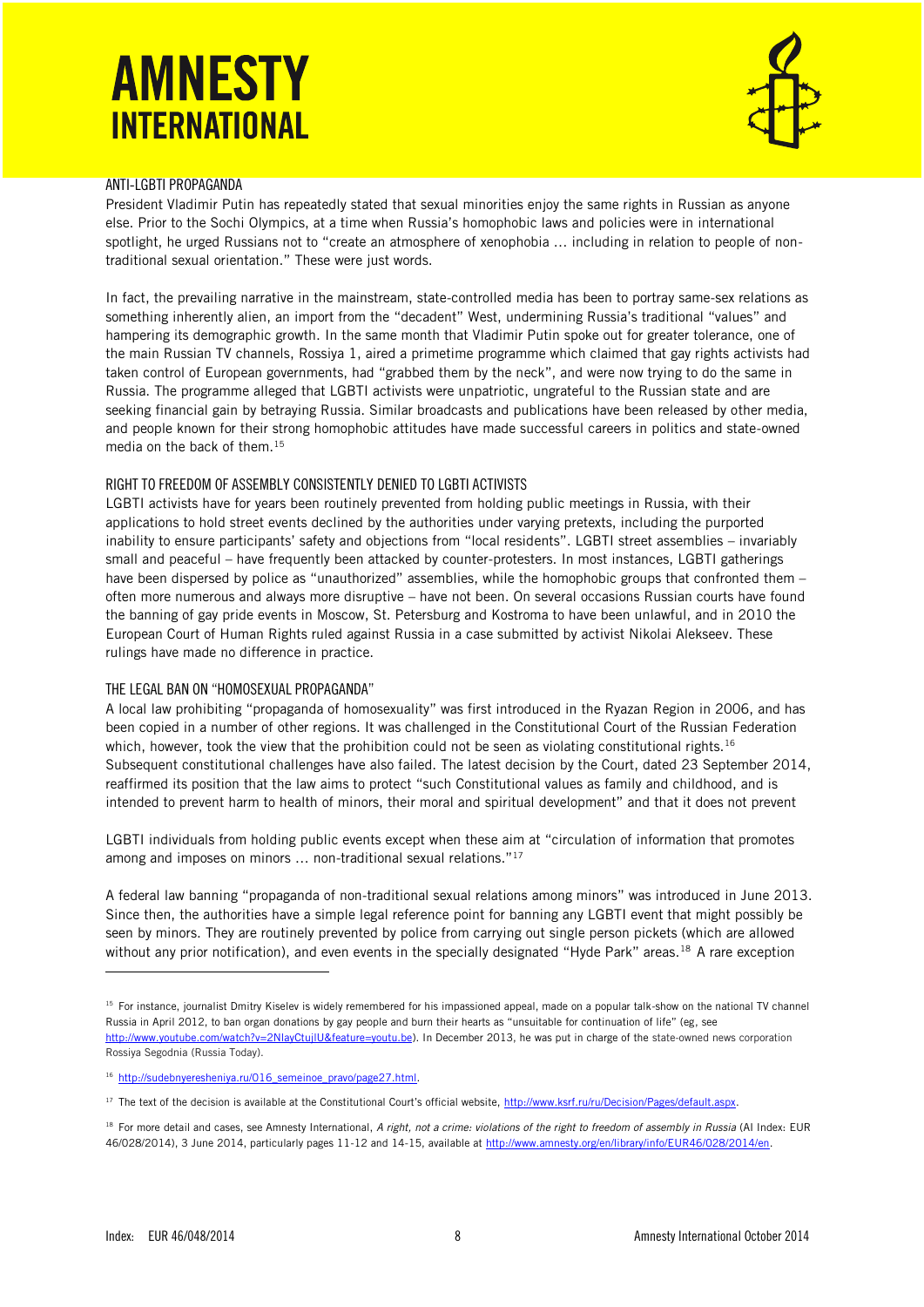

was a small pride event within a temporarily fenced park at St. Petersburg's "Hyde Park" (Marsovo Pole) on 26 July 2014; the activists were hugely outnumbered by police, and not allowed to proceed outside the enclosure.

Although for most part the law is used as a preventative measure, to ban and disperse public assembles by pro-LGBTI right activists, there have been several cases in which individuals have been fined. On 30 June 2013, the day the federal "propaganda law" came into force, Dmitry Isakov held a single-person picket in his hometown Kazan with the slogan "To be a gay and to love gays is normal. To beat gays and to kill gays is a crime". The authorities received a complaint from a minor in Arkhangelsk Region, over a thousand miles away, who had read about Dmitry Isakov's picket on the internet. An administrative case was opened against the activist on that basis, and he was fined RUB 4,000 (USD 120) for the "propaganda". His appeal was unsuccessful.

In a number of cases, proceedings were initiated against "offenders" under this law, but later dropped; in some instances the case was "resolved" out of court but not without serious consequences for the "offender". Thus, in early 2014, an under-aged woman from Bryansk Region was put under special control of the social services for writing in the social media that she was a lesbian. A university lecturer in Arkhangelsk was told by her management in spring 2014 that she had to stop her activities in an LGBTI rights organization if she wanted to keep her academic job, while her colleague had been sacked earlier for the same reason.

#### PERSECUTION OF LGBTI NGOS

Only a few NGOs focusing on LGBTI rights are officially registered in Russia, and they were among the first to be targeted under the "foreign agents law". Vykhod (Coming Out) from St. Petersburg is one of them. Owing to the difficulties in attracting funding for such an unpopular cause in Russia, it relies in part on foreign donations. In 2013, it was ordered by the Prosecutor's Office to register as an "organization performing the functions of a foreign agent". After a final court decision on 21 July 2014, which upheld the order to register the NGO as a foreign agent, Vykhod officially closed down but its members continue to campaign for LGBTI rights in partnership with other LGBTI rights organizations. Similarly, St. Petersburg-based LGBTI film festival Bok o Bok (Side by Side) was found in violation of the "foreign agents law" and heavily fined, following which it closed down.<sup>19</sup>

#### VIOLENCE AGAINST MEMBERS OF THE LGBTI COMMUNITY AND LACK OF LEGAL RECOGNITION AS A "SOCIAL GROUP"

Violent attacks against members of the LGBTI community are regularly reported in Russia.<sup>20</sup> There are no official statistics about hate crimes on grounds of sexual orientation, but the LGBTI rights activists interviewed by Amnesty International believe that the "propaganda law" has contributed to an increase in the number of respective attacks. LGBTI rights activists are often attacked at demonstrations, pickets, flashmobs, at the offices of LGBTI organizations, in police stations and inside court buildings where cases of LGBTI activists are being heard, as well as at clubs and bars popular among the LGBTI community.

Some homophobic groups have organized themselves via the social media, and a number of anti-LGBTI vigilante groups have organized and filmed violent assaults against gay individuals. Some of these videos are publicly available on the internet, often without the perpetrators making any attempt to hide their identity in the knowledge that they can do so with impunity. Amnesty International is not aware of a single case in which perpetrators of these, sometimes brutal, attacks have been prosecuted, despite their being easily identifiable.

Inciting hatred is a crime under Russian law, and hatred directed against others because of their race, ethnicity, language, gender, religion, political view or because the victim belongs to a specific social group is an aggravating circumstance. However, Russian courts seldom if ever recognize LGBTI individuals as a "social group" and apply the relevant legal provisions.

### RECOMMENDATIONS

j

<sup>&</sup>lt;sup>19</sup> Both organization continue to operate but without the obligations and privileges of a registered NGO.

<sup>&</sup>lt;sup>20</sup> For instance, see http://www.amnesty.org/en/library/info/EUR46/028/2013/en.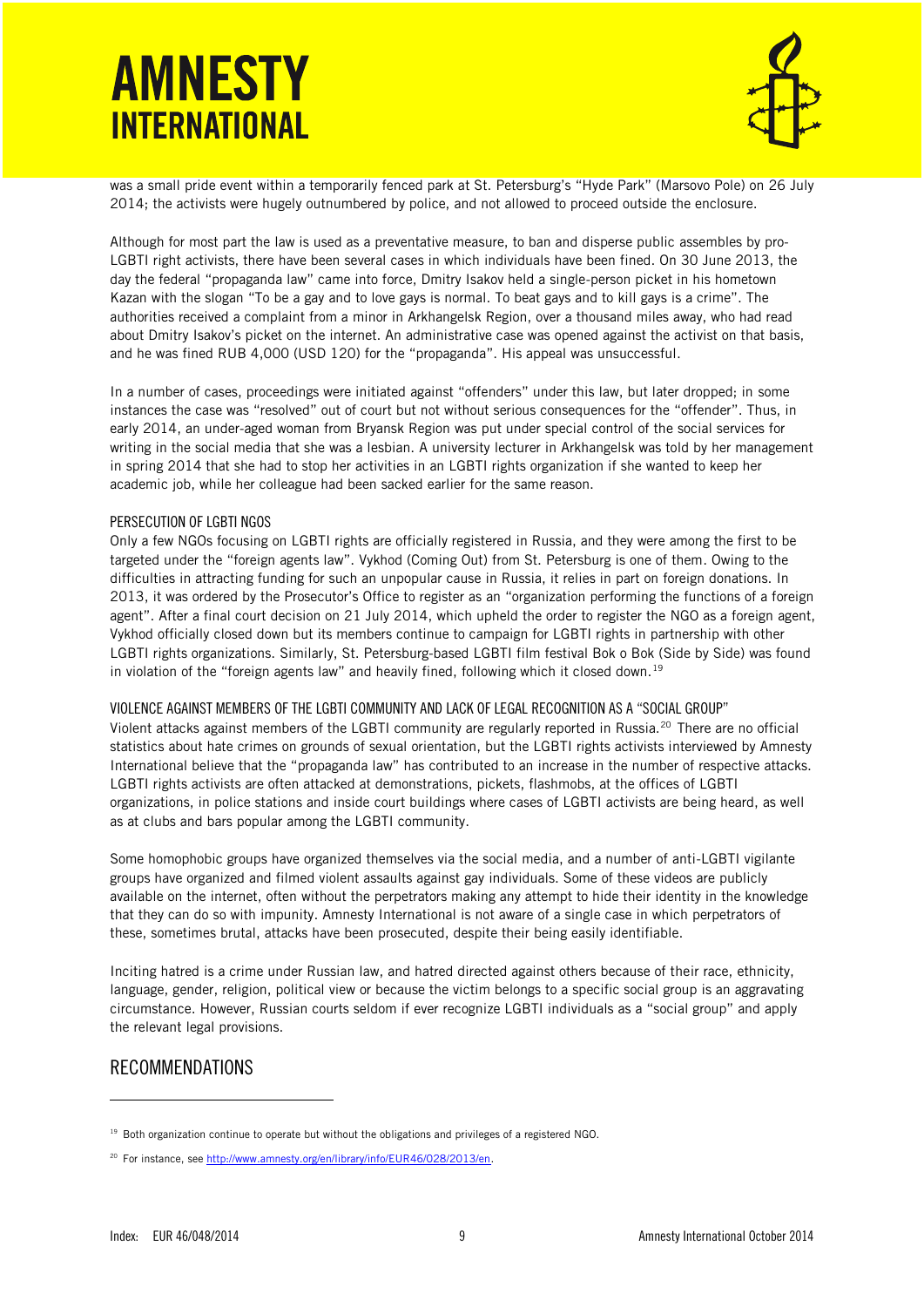### RECOMMENDATIONS TO THE RUSSIAN GOVERNMENT

FREEDOM OF EXPRESSION/MEDIA

Respect and promote media freedom and pluralism;

**Effectively investigate all incidents and allegations of physical assault, killing, harassment of journalists and** unlawful interference with their work; identify and hold to account all those responsible, including those who commissioned the relevant crimes;

 Immediately restore full access to Grani.ru, Ezhednevnyi Zhurnal and Kasparov.ru. and other websites blocked under the Law "On Information, Information Technologies and Protection of Information";

 Repeal the Law "On Information, Information Technologies and Protection of Information" and bring legislation regulating the media in line with Russia's obligations under international human rights law.

#### FREEDOM OF ASSOCIATION/NGOS/HUMAN RIGHTS DEFENDERS

■ Stop the harassment and smearing of independent civil society organizations;

Repeal all legislation on "foreign agents", close the respective register and lift unnecessarily onerous reporting and other burdensome administrative requirements on NGOs;

 Investigate promptly, effectively and impartially all incidents of attacks, unlawful pressure and harassment of human rights defenders and other civil society activists; identify the perpetrators and bring them to justice.

#### FREEDOM OF ASSEMBLY

**Ensure the right to freedom of peaceful assembly to all persons within its jurisdiction without discrimination, in** accordance with international human rights law and standards, and the Russian Constitution;

Bring national legislation governing public assemblies in compliance with international standards, in particular:

- **Fuller** remove criminal responsibility for repeated violation of the rules governing public assembly; and ensure
- that other relevant penalties do not, due to their severity, serve as a deterrent to public protest;
- that public assemblies do not require the permission of authorities, and that the requirement of prior notification is not applied in practice as an authorization procedure;

 that there is clear scope for spontaneous peaceful assembly in response to a current event and where a delay would render a later assembly obsolete;

**Ensure that law enforcement officials provide adequate protection to participants in public assemblies who are** subjected to threats and violence by counter-demonstrators; Effectively investigate all allegations of human rights violations by police officials during public assemblies, including unlawful use of force, arbitrary arrest and detention, and bring all those found responsible to account;

 Ensure that essential fair trial guarantees are respected in administrative proceedings relating to violations of the Law on Assemblies;

Release all those still in detention in connection with the Bolotnaya Square protests.

**Ensure that the right to freedom of peaceful assembly and expression can be exercised by any individuals and** groups in Russia, without discrimination on the grounds of political views, sexual orientation, or other grounds;

#### DISCRIMINATION/RIGHTS OF LGBTI INDIVIDUALS

Repeal the prohibition of "propaganda of non-traditional sexual relations among minors";

 Ensure that LGBTI individuals and activists are able to exercise their right to freedom of peaceful assembly and expression without discrimination and fear of violence;

**Ensure that all allegations of crimes perpetrated on the basis of the actual or perceived sexual orientation or** gender identity or assumptions as to their engagement in consensual same-sex practices of the victim are effectively investigated and that those responsible are prosecuted, judged in a fair trial and duly punished in a manner that conforms to international human rights standards;

 Amend the relevant legislation, including Article 5.62 of the Administrative Violations Code and Article 3 of the Labour Code to explicitly include sexual orientation and gender identity as prohibited grounds for discrimination;

 Amend article 282 of the Criminal Code so that any alleged hate motive, including those based on real or perceived sexual orientation and gender identity, associated with all crime is fully taken into account in the phases of investigation, prosecution and sentencing;

 Introduce policies and practices targeting law enforcement and judiciary authorities and aimed at ensuring that any alleged hate motive associated with all crimes, those based on real or perceived sexual orientation and gender